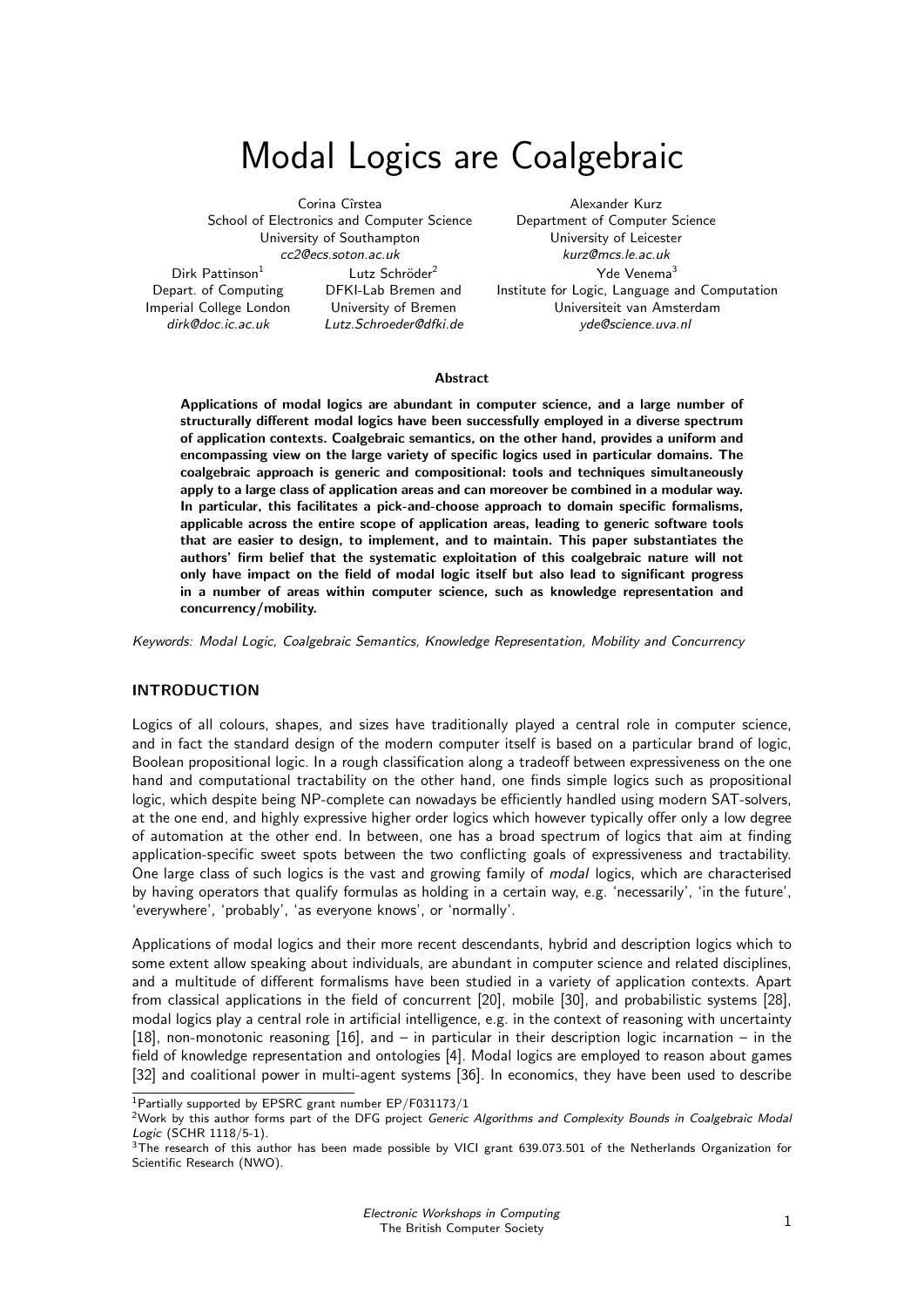probabilistic information of economic agents [19], whereas e.g. deontic logic, the logic of obligation and permission originally studied in philosophy [47], is being used to model contracts in multi-agent systems. While we do not pretend to work specifically on one of the UKCRC Grand Challenges, it is interesting to note that every one of the current challenges involves modal logic in some form or other, variously referring e.g. to knowledge representation, logics of agents, or logics for concurrency.

As an example in knowledge representation, imagine you want to connect two knowledge bases that describe different aspects of, say, transport patterns. The first knowledge base describes travel patterns in relation to individual activities. The second knowledge base delineates the volume of traffic on public and individual transport in temporal terms. Both knowledge bases will naturally use a plethora of different primitives to represent information. In a seemingly simple piece of knowledge such as 'Normally, the likelihood of road congestion is smaller on weekends', one implicitly makes use of default logics ('normally'), probabilistic reasoning ('the likelihood') and temporal knowledge ('weekends') under a quantitative regime ('smaller'). If we link this in with both knowledge bases that we seek to combine, we will moreover encounter spatial reasoning (to cater for distances), epistemic principles (knowledge of individuals), deontic constructs (obligations that arise e.g. through social norms) adorned with constructs that formalise the joint behaviour of individual agents. Depending on the specifics of knowledge that we seek to combine, many more ways of logically expressing the relationship between the entities under scrutiny may be needed.

Central to the study of logics in general are a number of recurring questions, including completeness ('are all valid statements derivable?'), decidability ('is the logic amenable to automated reasoning?') and complexity ('what resources are required to mechanise the logic?'). Given the diversity of the modal logic family on the one hand and the uniformity of the problems arising in meta-theory and implementation on the other hand, it is clearly desirable to have a common framework that captures the syntax and semantics of the mentioned modal logics and many others, existing or yet to be developed, in a uniform way and at the same time allows for a common meta-theory and generic mechanised reasoning tools. The unifying ingredient that makes all this possible is found in the semantics, however varied shapes the latter assumes in specific cases. It turns out that the common denominator is a view of models as dynamic or reactive systems in a very general sense, which is formally captured by regarding them as coalgebras. We illustrate this view by a quick glance at a few examples.

**Kripke Frames.** The traditional textbook semantics of the modal logic  $K$  and its extensions is usually presented in relational form: a Kripke frame is a pair  $(W, R)$  where W is a set of worlds and  $R \subseteq W \times W$  is an accessibility relation. The interpretation of the accessibility relation varies according to the application domain – e.g. in concurrency, worlds are seen as states of a system, and  $R$ as representing their potential temporal evolution, in knowledge representation, worlds are regarded as individuals and  $R$  is a relationship between individuals such as parthood, and in epistemic reasoning,  $R$ captures epistemic alternatives. In a Kripke frame, a world w satisfies a modal formula of the form  $\Box \phi$ , read e.g. 'necessarily  $\phi'$  or 'in all successor states,  $\phi'$ , if all worlds  $w'$  accessible from  $w$ , e.g. all successor states of w or all parts of w, satisfy  $\phi$ . Now Kripke frames are easily seen to be in 1-1 correspondence with transition maps  $\rho:W\to \mathcal{P}(W)$  that assign the set of successors  $\{w'\in W\;|\; wRw'\}$  to each world w, where  $\mathcal{P}(W)$  is the powerset of W. From this point of view, if  $\phi$  is a modal formula with extension  $\llbracket \phi \rrbracket \subseteq W$ , then a world w satisfies  $\Box \phi$  ( $w \models \Box \phi$ ) iff the *successor set* of w is contained in  $\llbracket \phi \rrbracket$ . In other words,

$$
w \models \Box \phi \iff \rho(w) \in \{B \in \mathcal{P}(W) \mid B \subseteq [\![\phi]\!]\}.
$$

Probabilistic Transition Systems. One step up from Kripke frames, probabilistic transition systems extend the notion of transition with quantitative uncertainty. In its simplest form [28, 19], probabilistic modal logic (PML) extends propositional logic with operators  $L_p$  ('at least p') where  $p \in [0,1]$  is a rational number. PML is interpreted over probabilistic transition systems  $(W, P)$  where  $W$  is a set of worlds and  $P = (P_w)_{w \in W}$  is a family of probability distributions on W, indexed by the set of worlds. Again, according to the application context  $P$  is variously interpreted as e.g. governing the evolution of a black-box dynamic system or the beliefs of an agent. Correspondingly, the intended reading of  $L_p\phi$  is ' $\phi$  holds with probability at least p in the next state', or from the perspective of quantitative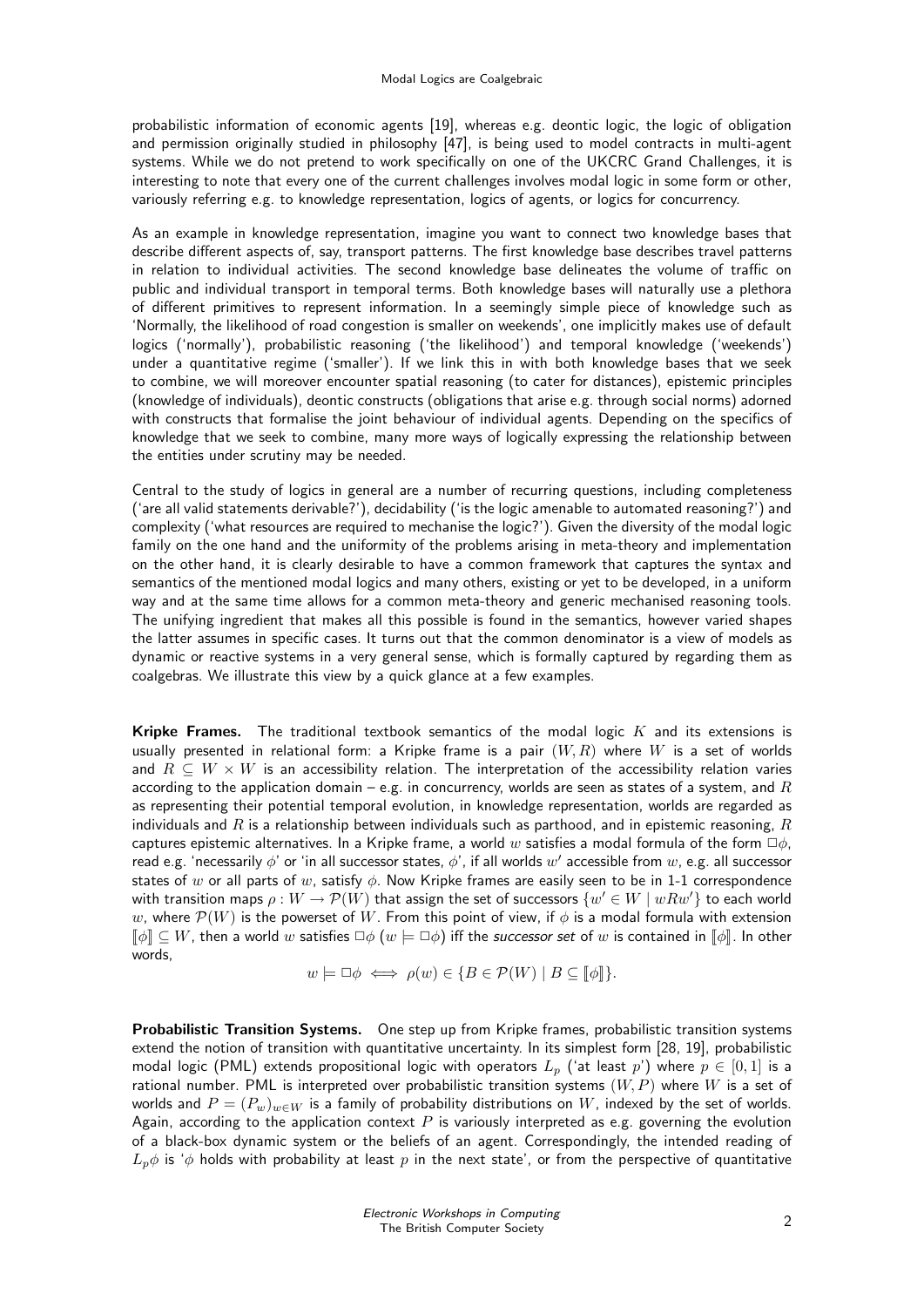uncertainty 'in his present state of belief, the agent assigns probability at least p to  $\phi'$ . We may view probabilistic transition systems as transition maps  $\rho: W \to \mathcal{D}(W)$ , where  $\mathcal{D}(W)$  denotes the set of discrete probability distributions on W; i.e.  $\rho$  assigns to each world w a successor distribution  $\rho(w) \in \mathcal{D}(W)$ . The main difference with Kripke frames lies in the fact that collections of successors are now structured: moving from frames to probabilistic models entails a shift from successor sets to distributions. The classical interpretation of probabilistic formulas, i.e.

$$
w \models L_p \phi \iff P_w([\![\phi]\!]) \geq p
$$

can now be re-phrased in terms of successor distributions:

$$
w \models L_p \phi \iff \rho(w) \in \{\mu \in \mathcal{D}(W) \mid \mu([\![\phi]\!]) \geq p\},\
$$

i.e. a state w satisfies  $L_n\phi$  if its successor distribution assigns probability at least p to the event  $\llbracket \phi \rrbracket \subseteq W$ . Again, the quintessential nature of a probabilistic modal operator manifests itself as providing a passage from properties of states to properties of successor distributions.

Conditional Logic. The language of conditional logic [7] extends propositional logic with a binary connective that we write ⇒, using infix notation. The operator ⇒ represents a non-monotonic conditional, whose intended readings include e.g. default implication 'if  $\phi$  then normally  $\psi'$  and the conditional version ' $\psi$  holds under the condition  $\phi'$ . The ensuing logics are often used in knowledge representation to deal with the non-monotonic nature of information. Note that the operator  $\Rightarrow$  is in general distinct from material implication  $\rightarrow$ . For example, the validity of  $\phi \Rightarrow \psi$  does not imply that of  $\phi \land \phi' \Rightarrow \psi$ . Thus, conditional logic is a modalised version of default logic, where defaults may be nested. Conditional logic is usually interpreted in so-called (standard) conditional frames (or selection function frames), that is, pairs  $(W, f)$  where W is a set of worlds and  $f : W \times \mathcal{P}(W) \to \mathcal{P}(W)$  is a selection function that assigns a proposition  $f(w, A) \subseteq W$  to each world w and condition  $A \subseteq W$ . Alternatively, we may view conditional frames as transition maps  $\rho: W \to (\mathcal{P}(W) \to \mathcal{P}(W))$  that map each world  $w \in W$  to a function  $\rho(w): \mathcal{P}(W) \to \mathcal{P}(W)$  from conditions to propositions, both formalised as subsets of  $W$ . That is, successor structures of worlds are now (selection) functions of type  $\mathcal{P}(W) \rightarrow \mathcal{P}(W)$ .

In a conditional frame  $(W, f)$ , the standard semantics of the conditional operator takes the form

$$
w \models \phi \Rightarrow \psi \iff f(w, [\![\phi]\!]) \subseteq [\![\psi]\!].
$$

Again, the semantics of the conditional operator can be understood as specifying a property of successor structures, i.e. selection functions: we have

$$
w \models \phi \Rightarrow \psi \iff \rho(w) \in \{f : \mathcal{P}(W) \to \mathcal{P}(W) \mid f([\![\phi]\!]) \subseteq [\![\psi]\!])\}
$$

where  $\llbracket \phi \rrbracket$  and  $\llbracket \psi \rrbracket$  are again the truth-sets of  $\phi$  and  $\psi$ , respectively. We note that, as in the other examples above, the semantics of the conditional operator is embodied by an operation, in this case binary, that maps predicates on the set of worlds to predicates on the set of structured successors, in this case selection functions. Other examples include e.g. spatial transition systems where binary modalities are used to decompose concurrent processes.

The pattern that becomes apparent in the above examples is that we may typically see the semantic transition structures over which modal logics are interpreted as maps of the type  $W \to T(W)$ , where  $T$  is some operator on sets, technically a *functor*, and to be thought of as a form of parametrised datatype, which determines the branching type of the transitions; and moreover the interpretation of modal operators is embodied in terms of predicate liftings that transform predicates on the set  $W$  of worlds into predicates on the set  $T(W)$  of successor structures. As a map  $W \to T(W)$  is just what is technically termed a *coalgebra* for  $T$ , this is the starting point of *coalgebraic modal logic*: we can study modal logics at the right level of generality by parametrising their semantics in the choice of a functor  $T$  and a suitable set of predicate liftings.

Given that, as already illustrated by the above examples, the level of generality of the coalgebraic approach is quite high indeed, one may wonder whether it is actually the *right* level of generality as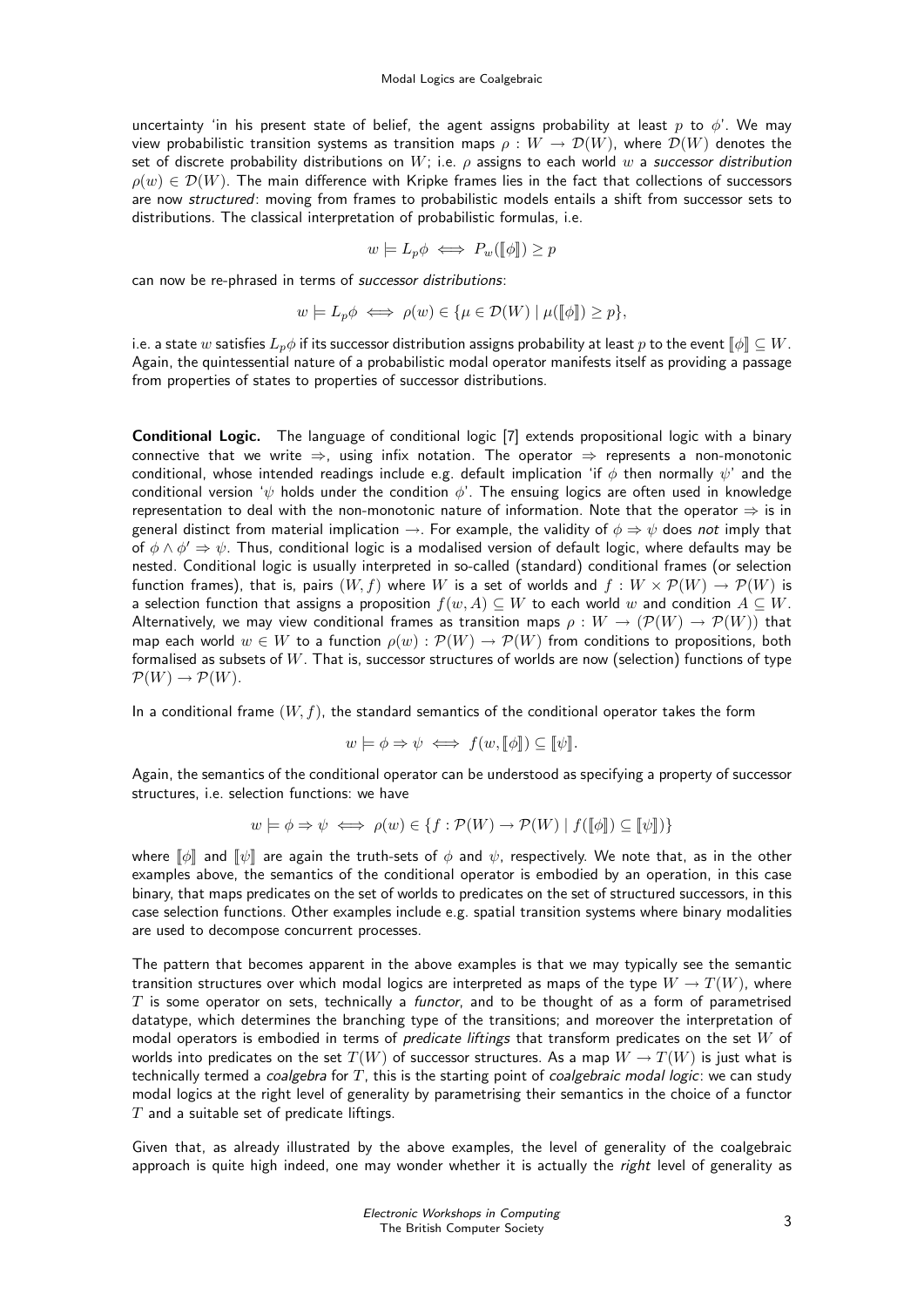claimed, i.e. whether one can indeed develop a powerful generic theory rather than just gather lots of examples under a common umbrella. It is one of the aims of this work to substantiate the claim that this is really the case by highlighting some of the achievements of coalgebraic modal logic to date. Indeed the scope of the established meta-theory of coalgebraic modal logic reaches surprisingly far. Besides basic meta-logical properties such as generic criteria for soundness and completeness [33], it includes e.g. some now classical results of modal logic such as duality and ultrafilter extensions [25], but also computational aspects such as generic finite and shallow model constructions with ensuing decidability and complexity results [39, 40] and decidability of generic fixed-point logics [26], as well as proof-theoretic results such as cut elimination and interpolation [34]. The coalgebraic framework is not only parametric, but also modular w.r.t. combinations of logics [9, 41]. Moreover, the parametricity extends also to the underlying form of propositional logics and thus includes e.g. logics over nominal frameworks [5].

Having thus emphasised the suitability of the coalgebraic approach as a universal framework for modal logic, we set out to develop our vision of a unified description logic with universally applicable automatic reasoning support. In this ideal future, workers in knowledge representation, verification of concurrent systems, and many other areas will put together the domain-specific modal logic suited for their problem domain in a pick-and-choose approach, and immediately obtain efficient and scalable reasoning tools by instantiating the generic coalgebra-based reasoning environment.

## 1. A COOK'S TOUR OF COALGEBRAIC LOGICS

The above examples support the claim that modal logics can be interpreted over general coalgebraic models. The idea that underlies the whole body of research into coalgebraic logics is parametricity: the methods and tools of coalgebraic modal logic apply to coalgebras of any type. In other words, the abstract theory speaks about T-coalgebras  $(C, \gamma : C \to TC)$  without ever assuming a concrete definition of  $T$ . Applications to concrete logics then simply fall out by instantiating the type functor  $T$ accordingly. In this way, one obtains e.g. algorithms for reasoning with coalgebraic logics that uniformly cover all the previously given examples. A surprisingly large body of results can be obtained at this high level of generality, indicating that coalgebras relate to modal logic at precisely the right level of generality. We illustrate this by the following overview of the main results, tools and techniques in the field of coalgebraic logics.

#### 1.1. Compositionality of Coalgebraic Logics

As illustrated above, the coalgebraic paradigm is a very flexible means of describing dynamic behaviour. E.g. we have seen that probabilistic transition systems can be described as coalgebras of type  $C \to \mathcal{D}(C)$ where  $\mathcal{D}(C)$  is the set of (finitely supported) probability distributions over C. Similarly, game frames [36] can be phrased coalgebraically: a game frame amounts to a coalgebra of type  $C \rightarrow \mathcal{G}(C)$  for

$$
\mathcal{G}(C) = \{ (S_1, \ldots, S_n, f) \mid S_i \neq \emptyset, i = 1, \ldots, n; f : S_1 \times \cdots \times S_n \to C \}
$$

where informally the  $S_i$  are sets of strategies of the individual agents  $1, \ldots, n$  and f is an outcome function that produces a new position on the game board given the choice of individual strategies. Games with uncertainty can now be modelled by a simple combination: rather than a new position as in the game with certainty, the outcome of a choice of strategies is now an uncertain new position, i.e. a probability distribution over positions on the game board. That is to say, a model for games with uncertainty is a coalgebra of type  $C \to \mathcal{D}(\mathcal{G}(C))$  – a position on the game board and choice of strategies yields a distribution over successor states. In a similar way, simple Segala systems (called probabilistic transition systems in [24]) can be modelled as coalgebras of type

$$
C \to (\mathcal{P}(\mathcal{D}C))^A
$$

where  $(-)^A$  represents function space: to every state  $c \in C$  and every label  $a \in A,$  one associates the non-deterministic choice of a probability distribution over successor states that accounts for a probabilistic interaction with the environment. Similar combinations abound in many areas of computing: in the area of knowledge representation, one may for instance consider combinations of non-monotonic conditionals and quantitative uncertainty, and logics for mobile systems are most conveniently addressed using logical primitives for communication and the generation of new channels at run time.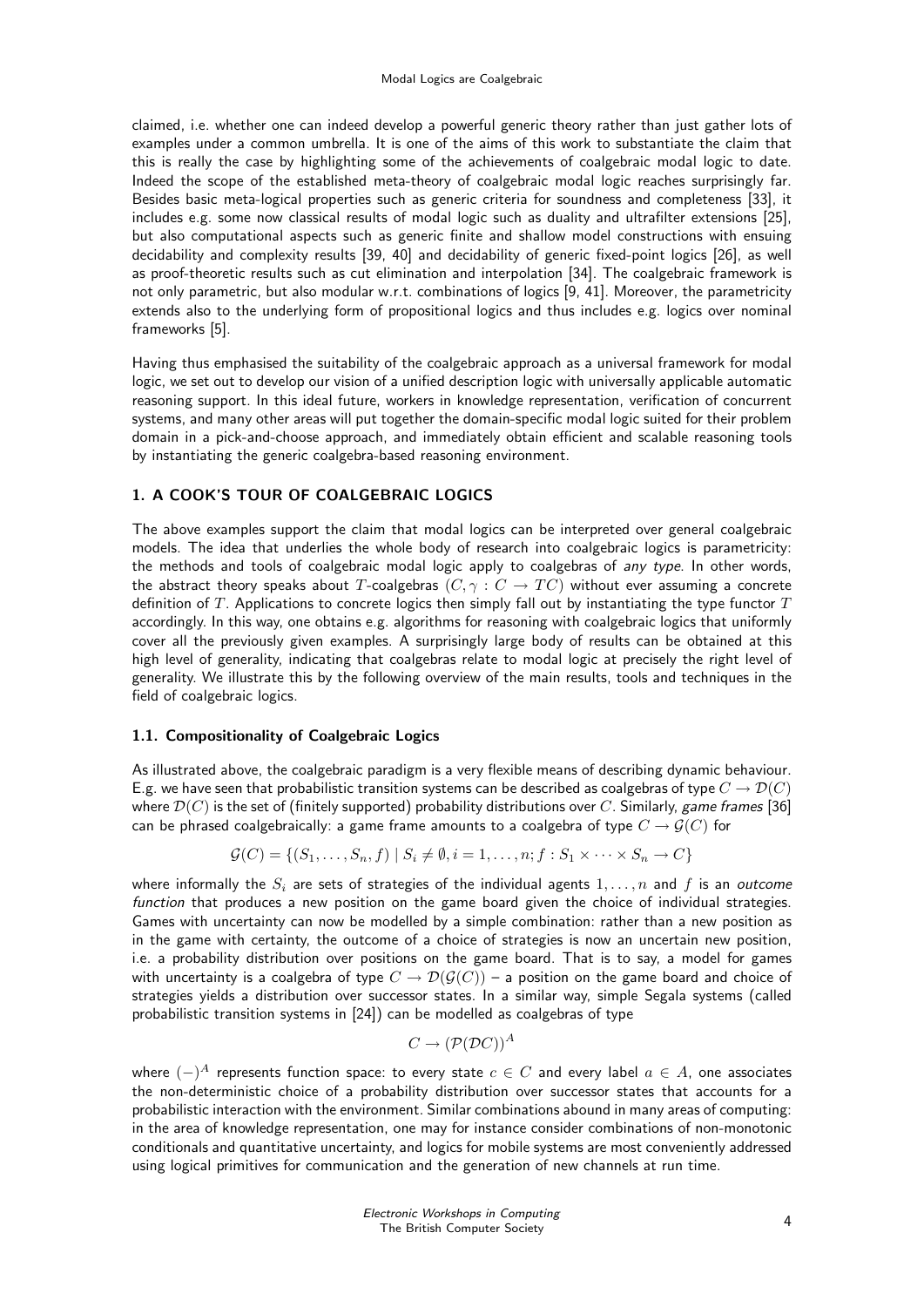The power of the coalgebraic approach comes into play by associating a logical description to every component that can be composed to obtain a description of combined systems in the spirit of Abramsky's Domain Theory in Logical Form  $[2]$ . In more detail, we have for every type functor  $T$  on sets:

- a one-step syntax, consisting of a set of modal operators with arities that are used to describe possible next-state behaviours;
- a one-step semantics for each such modal operator, in the shape of a choice of predicate liftings as explained in the introduction; and
- $\bullet$  a set of one-step rules axiomatising the one-step observable behaviours of states of  $T$ -coalgebras.

The great advantage of the above approach is its compositionality, which allows deriving composite modal logics in parallel with the *structure* of composite type functors such as  $\mathcal{P}(\mathcal{D}(-))^A$  above: it suffices to identify a number of 'basic' logical features, such as non-determinism, strategies, or probability, and a number of ways of combining such features (these two ingredients can even be seen as instances of the same concept [41]), and equip these constructions with the above-mentioned semantic and proof-theoretic structure. One thus obtains multi-sorted modal logics that mix the involved modal operators under a typing discipline which reflects the structure of the underlying systems, such as the probabilistic modal logic for Segala systems advocated in [24] that distinguishes probabilistic and nondeterministic formulas. This compositional structure allows properties such as soundness, completeness, expressiveness (w.r.t. characterising bisimilarity [9] or parametrised notions of similarity [8]), and decidability, as well as upper complexity bounds (Sect. 1.4), to be derived in a modular fashion by showing that the basic building blocks satisfy certain conditions at the one-step level such as one-step completeness or one-step expressiveness [9, 41]. Instantiated e.g. with the probabilistic modal logic of Segala systems [24], the coalgebraic approach provides in particular

- a modularised proof of the expressiveness of this logic w.r.t. the standard notion of bisimulation,
- a modular way of deriving a sound and complete proof system, and
- a modular satisfiability algorithm that witnesses a PSPACE upper bound.

While the first item is just an alternative proof of a known result in probabilistic process algebra, the latter two have, to our knowledge, first been stated and proved in a coalgebraic setting [9, 41]. So far, only a limited amount of interaction between the different components can be accounted for [35] but more general results are anticipated.

#### 1.2. Logics for Nominal Calculi

In the previous section, we have argued that the coalgebraic approach is parametric and compositional in the notion of behaviour, which is conveniently abstracted into a type functor. But what constitutes the semantical base whose properties we are to observe? It turns out that there is a plethora of different semantical structures which form the underlying basis over which we analyze behaviour.

This is reflected in the different ways of building logics and models. For example, on the logical side, the variation starts already at the level of the underlying propositional logic (classical, intuitionistic, positive, substructural, etc.). Semantically, we may start with basic entities that we call states and then add structure, beyond the coalgebraic transition structure, in many different ways, e.g. algebraic operations (reflecting the way process calculi allow us to construct new states from given ones), topological structure (capturing that not all but only 'open' sets of states are observable) and, most importantly, recursion. Like in the 'plain' coalgebraic setting, we wish to find a systematic and modular way of linking logics to structured models.

The semantics of the logics we want to use as the basic building blocks are best described via Stone duality [23] and its relatives. The idea is to describe a logic (syntax and proof system) as a category of algebras (such as Boolean algebras, Heyting algebras, distributive lattices) and the models as topological spaces (the topology corresponds to the fact that e.g. finitary Boolean logic is not strong enough to reason about arbitrary infinite unions and intersections). Duality then amounts to a (dual) equivalence between a category of algebras and a category of topological spaces (such as Boolean algebras and Stone spaces). The two layers, duality and modular combination, can be brought together in a fruitful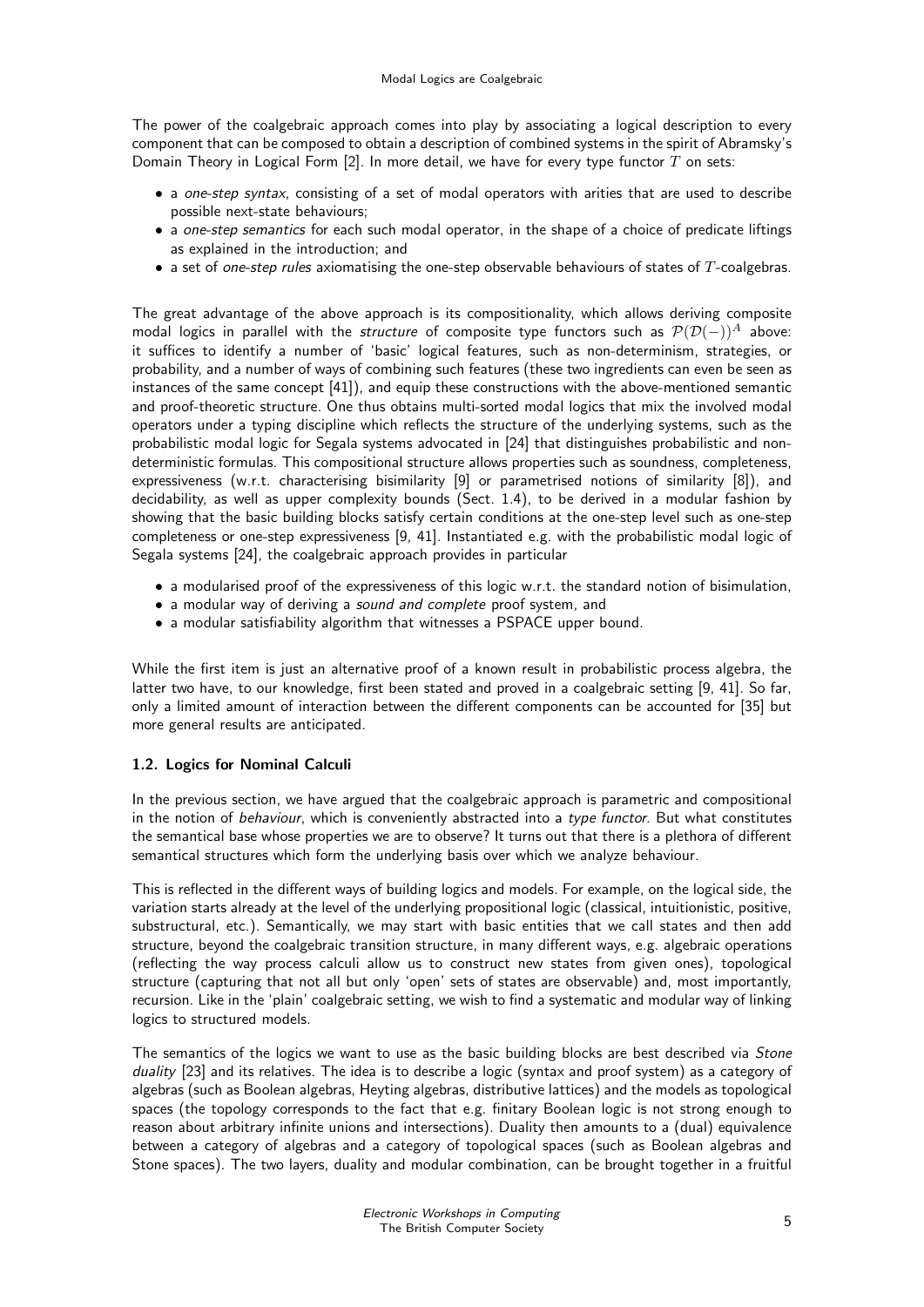way to account for the computational structure over which observations are made. A famous example, and indeed ancestor of this approach, is Abramsky's programme of Domain Theory in Logical Form, which extends Stone dualities to the solution of recursive domain equations [2, 3].

We now proceed to illustrate how coalgebraic techniques and a suitable choice of base category can be combined to derive in a systematic way a logic for the  $\pi$ -calculus [29] which characterises strong late bisimilarity and accounts for name binding; see [5] for a full treatment. This showcases yet another orthogonal aspect of genericity in the coalgebraic framework. To capture the semantics of the  $\pi$ -calculus, we need to interpret processes not in a set-theoretic universe (as before) but over named sets, or more formally the presheaf category N of functors from finite sets (representing communication channels) to spectral spaces (representing observable behaviour in the presence of recursion). As with the coalgebraic approach in general, the type of possible one-step behaviours of processes is captured by a type functor, but now taking nominal sets as the semantic base. For the  $\pi$ -calculus, the following functor on N was introduced independently in [15] and [45]:

$$
Pi(X) = \mathcal{P}(X + N \times X^N + N \times (N \times X) + N \times \delta X). \tag{1}
$$

As before  $\mathcal P$  is for non-determinism,  $+$  is binary choice; N is a constant for the set of names,  $\delta$  allows creating a fresh name, and  $(\cdot)^N$  inputs a (possibly fresh) name. We read  $Pi$  as follows. The possible one-step behaviours of a process are non-deterministic (due to  $P$ ) and may be one of the following alternatives: A silent step (the X component), an input of a name  $(X^N)$  over a channel  $(N)$ , the output of a free name over a channel (due to  $N \times N \times X$ ) or the allocation and sending of a fresh name (the  $N \times \delta(X)$ -part).

In the same way in that modularity was invoked to obtain sound, complete and fully abstract logics for set-based models, the same machinery also applies uniformly in this different, more complex setting: One has to describe the logical structure of the semantical base category, in this case N, and a logical description of the functor  $Pi$ . This is not hard: The case of the basic functors  $\mathcal{P}, +, \times$  has been treated in Abramsky [2, 1] and the axiomatisations can be reused without further modification (providing e.g. the usual modalities  $\Box$  and  $\diamond$ ); allocation of new names gives rise to a modal operator  $[\nu b]$  for name revealing. The results is a new, fully abstract, sound and complete modal logic for the  $\pi$ -calculus. Again, the power lies in the modularity: the same techniques give rise to out-of-the-box logics both for other calculi and other forms of equivalences, in particular including ones yet to be developed.

#### 1.3. Automata and Fixpoint Logics

In this section we provide another example of the unifying power of the coalgebraic perspective, now in a classical area of computer science: *automata theory*. More specifically, we consider the theory of finite automata as devices for classifying infinite, or possibly infinite, objects. This branch of theoretical computer science has found important applications in areas of computer science where one investigates the ongoing and temporal behavior of nonterminating programs such as operating systems. As an example we mention the automata-based verification method of *model checking* [11] and reasoning with fixpoint logics [17] for example in the context of common knowledge or temporal logics.

This research also has a long and strong theoretical tradition, in which an extensive body of knowledge has been developed, with a number of landmark results. Many of these link the field to neighboring areas such as logic and game theory, see [17] for an overview. The outstanding example here is of course Rabin's decidability theorem [37] for the monadic second order logic of trees; to mention a more recent result, Janin & Walukiewicz [22] identified the modal  $\mu$ -calculus as the bisimulation invariant fragment of the monadic second order logic of labelled transition systems.

The automata that we refer to come in many kinds and shapes, and can be classified according to a number of criteria, including

- 1. the kind of objects the automata operate on: words, trees, transition systems, ...
- 2. the degree of interaction encoded in the automaton transition map: is it deterministic, nondeterministic, or alternating?
- 3. the *acceptance condition* of the automaton: using a Büchi, Muller or parity condition?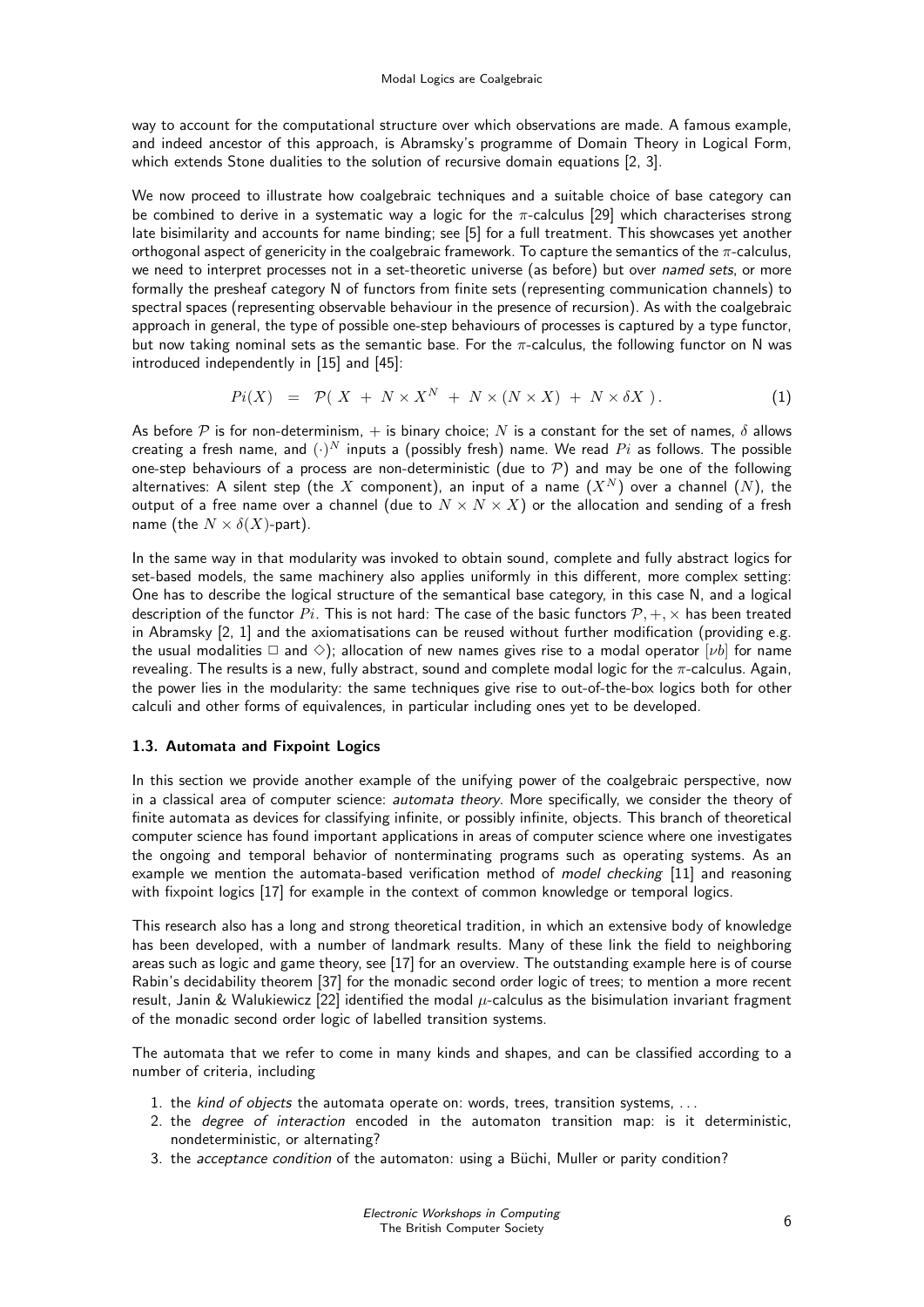Note that the objects that automata operate on very often are coalgebras, so it should come as no surprise that coalgebraic notions will play a role here. Interestingly, many of the key results in automata theory involve a comparison of automata that fall in different classes according to the second and third criterion above, but apply separately to each class of automata as given by the first criterion. This applies for instance to various closure properties of the class of recognizable languages, and to the fact that alternating parity automata can be transformed into equivalent nondeterministic ones: these results hold for word, tree, and graph automata alike. We claim that it will increase our understanding of automata theory if we see these results as manifestations of a more general, 'universal' automata theory which is essentially coalgebraic in nature.

The key idea underlying the coalgebraic perspective on automata theory is that *acceptance* (of an object by an automaton) generalizes *bisimilarity* (of two objects). This notion can be nicely captured by an infinite *bisimilarity game* of two players that we call ∃ (Eloise) and ∀ (Abélard). In order to bring automata into the picture, we think of one structure, a coalgebra of type  $\mathbb{A} = (A, \alpha : A \to TA)$ , from now on called the *automaton*, as *classifying* the other structure, a coalgebra  $\mathbb{S} = (S, \sigma : S \to TS)$  of the same type, from now on called the coalgebra. This conceptual breach of the symmetry between the two structures allows us to make some modifications to the structure of the automaton.

Most importantly, we give  $\exists$  a bigger role in the game by replacing the transition map  $\alpha : A \to TA$  with a nondeterministic variant  $\Delta: A \to \mathcal{P}(TA)$ . The game is modified accordingly: Instead of fixing the coalgebraic reading of a state  $a \in A$  as the element  $\alpha(a) \in TA$ , we allow  $\exists$  to dynamically *pick* such a reading from the set  $\Delta(a) \subseteq TA$ , whenever the state a pops up during the match. Space limitations prevent us from discussing the other two modifications (requiring automata to be finite, and adding an acceptance condition enabling ∀ to win some infinite matches as well) in any detail.

The key point is that we have turned the bisimilarity game into an *acceptance game*, and that when we take the coalgebra S to be a binary tree, then this acceptance game is exactly the standard one that we know from classical automata theory.

The coalgebraic perspective on automata theory that we just described, applies to set coalgebras of arbitrary type  $T$  [46]. In addition, in order to specify and reason about *ongoing* coalgebraic behavior, one may extend the coalgebraic logics mentioned in the earlier parts of this note, with *fixpoint* operators, obtaining coalgebraic generalizations of the modal  $\mu$ -calculus [22]. Perhaps of more significance, under some mild condition on the functor  $T$  (namely, that it preserves so-called weak pullbacks), most of the important results in the theory of tree and graph automata, can in fact be proved at this level of generality [27]. As examples we mention the following results:

- reduction of alternating to nondeterministic automata
- various closure properties of recognizable languages
- decidability and finite model property of an associated coalgebraic fixpoint logic.

It should be noted that all the above constructions are naturally of a modular nature [10] and so truly faithful to the coalgebraic paradigm.

## 1.4. Generic Algorithms and Reasoners for Modal Logics

Given the extremely broad scope of coalgebraic modal logic, one of the most important aspects of its emerging meta-theory is that it allows for a generic algorithmic treatment, including both the proof of tight generic complexity bounds and actual implementations. The corresponding theoretical results take the shape of well-defined and easily verified criteria that a logic must satisfy in order to have a decidable satisfiability problem or even to be of low computational complexity. Technically, these criteria reduce properties of the logic to much simpler properties of the underlying coalgebraic structure as given by the choice of a functor and associated predicate liftings; generic complexity bounds are then witnessed by generic algorithms that are parametrised by subroutines dealing with logic-specific aspects of local satisfiability.

Early results of this type have been limited to so-called rank-1 logics, characterised semantically as imposing only local restrictions (such as seriality) rather than global restrictions (e.g. transitivity)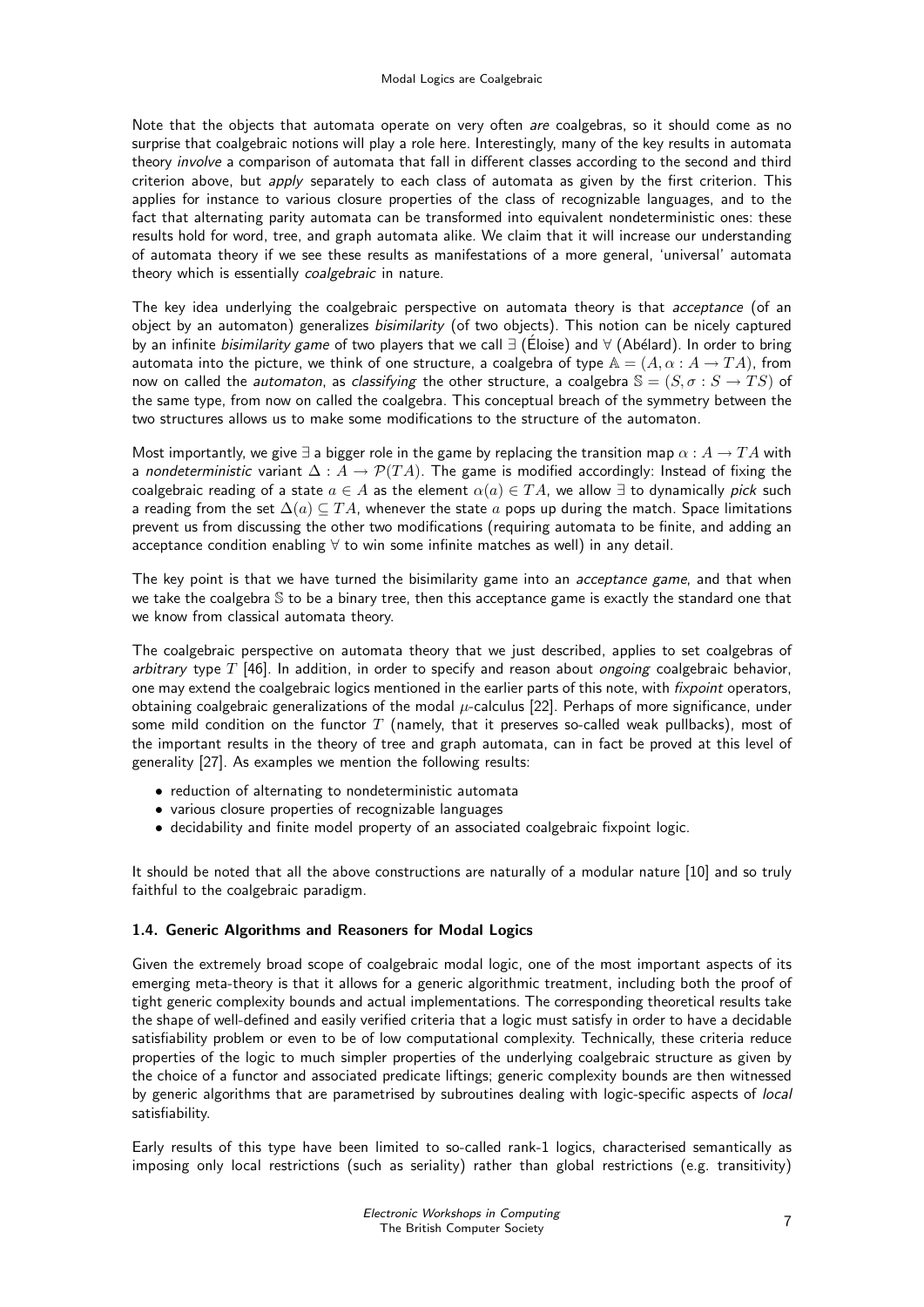on the underlying models. Advances into the generic study of logics outside rank 1 are being made currently [35, 43]. The first widely applicable criterion [39] made use of a filtration-based finite model construction to obtain a generic decidability criterion and ensuing EXPTIME or NEXPTIME upper bounds, establishing a finite model property for coalgebraic logics along the way. A strongly improved version of this result [43] applies to various logics outside rank 1, and in particular has led to the design of a description logic with qualified number restrictions that is able to handle parthood across several layers of decomposition while keeping decidability, even in NEXPTIME; this contrasts sharply with existing approaches using transitive parthood, which lead quickly into undecidability [21].

Within the realm of rank-1 logics, the generic exponential time bounds of [39] generally do not match the actual complexity of individual logics, which is typically PSPACE. It does however turn out that these bounds can be matched by generic algorithms, and indeed the latter have been used to determine the exact complexity of individual logics where this was previously unknown. The generic algorithms available can be broadly grouped into two classes: syntactically-oriented algorithms that connect proof search with shallow models, and semantically-minded algorithms that attempt to construct shallow models directly. An algorithm of the former type, based on the central notion of resolution closed rule sets [40], captures the known tight PSPACE upper bounds for such diverse logics as K (or KD), coalition logic, graded modal logic, and probabilistic modal logic, and moreover has led (simultaneously with [12]) to a new PSPACE upper bound for majority logic [31]. This algorithm, in modularised form, is implemented in the prototypic Coalgebraic Logic Satisfiability Solver CoLoSS [6]. Alternative semanticsbased algorithms [44] cover e.g. complex logics such as Presburger modal logic [12] and the modal logic of probability [14], and have been used to establish new PSPACE upper bounds e.g. for Elgesem's logic of agency [13]. Not only does this already cover an impressive collection of modal logics. What is more is that – faithful to the coalgebraic paradigm – the reasoning principles for individual logics can be combined and induce reasoners for composite logics [41]. Ongoing externally funded research projects are aimed at extending the generic algorithmic framework, in particular to more general logics including fixpoints. One important goal are optimised implementations of the generic algorithms to pave the way for efficient and universal reasoners based on the coalgebraic paradigm.

## 2. VISIONS

We believe that, in the medium term, coalgebraic logics will make a difference in many areas, mainly because of their huge flexibility and compositional nature. One of the areas is modal logic itself, but the potential is far greater. We outline some visions in the areas of knowledge representation and reasoning about concurrent and mobile systems.

## 2.1. The Future of Modal Logic

Imagine you are exploring a newly designed or discovered modal logic. The questions on the agenda could be computational (is the logic decidable? how difficult is the decision problem?), of a modelling character (what is the natural semantic domain for the logic? is it complete? is it expressive?) or possibly pertaining to its meta-theory (does it have the interpolation property? is it canonical?).

The standard approach to questions of the above type is to set up a semantics for the logic under scrutiny and to try and adapt known constructions from other settings to the new semantic domain in order to shed light on the properties of interest – a laborious process that leads to results that are specific to the logic under consideration.

Or, why not simply consult the rich and expanding literature on coalgebraic semantics and instantiate off-the-shelf results to obtain the properties in question? And even in case ready-made results do not fit (yet), investigating your logic in the generic and abstract coalgebraic framework has benefits that go far beyond the concrete logic at hand and will later help those who ask similar questions about their own favourite logics.

In summary, we expect that the future of modal logics is coalgebraic. Judging from the rapid growth of the body of literature in coalgebraic logics, and the already impressive number of logics that fall within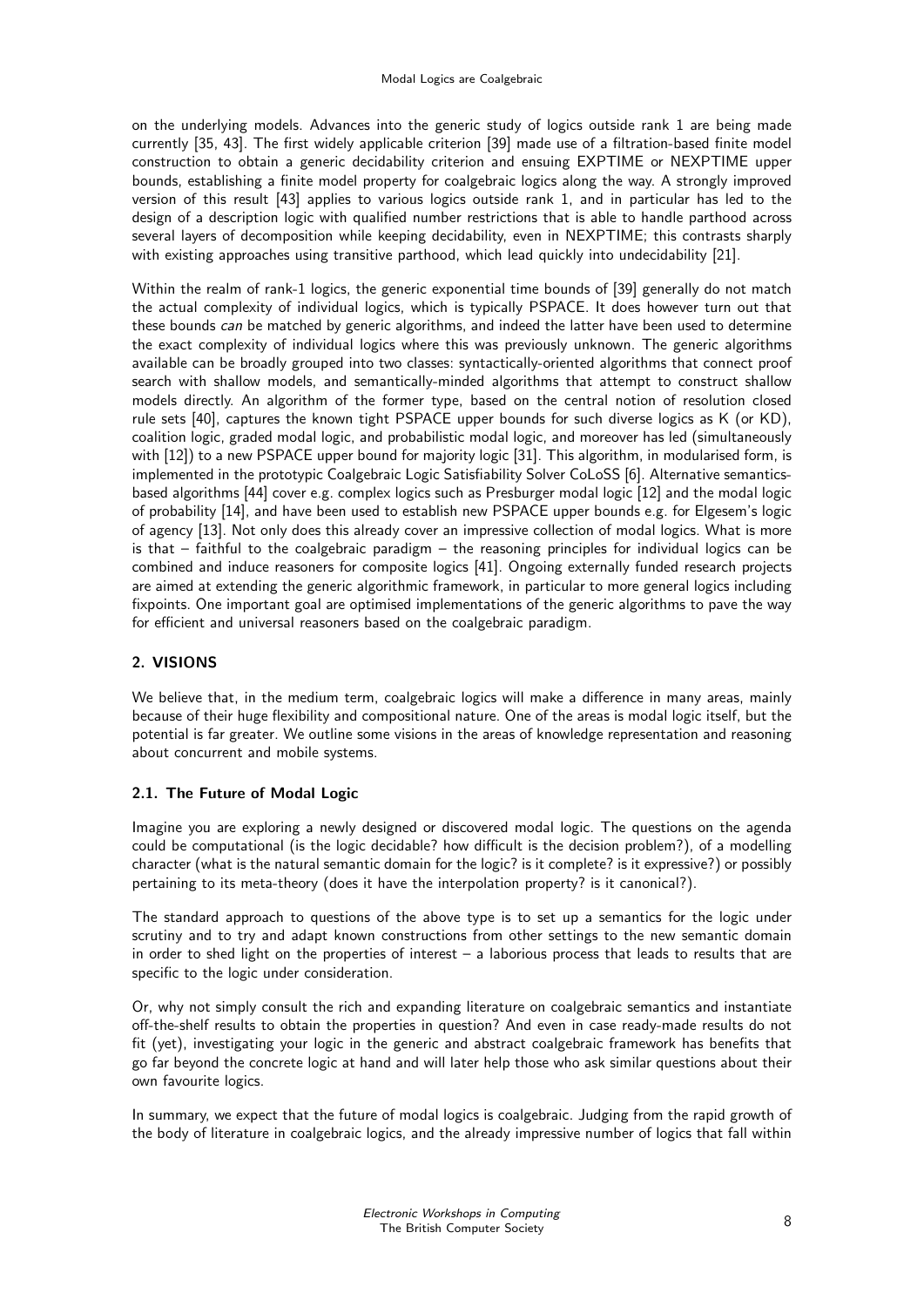the coalgebraic paradigm, coalgebras will be the standard semantics of modal logics in years to come. We believe that the coalgebraic view brings about a number of significant advantages:

- Genericity. Both theoretical results and practical tools based on the coalgebraic framework are by construction applicable to a large class of modal logics.
- Compositionality. Different logics can naturally co-exist in the coalgebraic framework which allows for a natural and seamless integration of reasoning principles.
- Adaptability. Application areas are dynamic rather than static, and the generic and compositional approach of coalgebraic logics allows for an easy integration of new requirements in particular application domains. Coalgebraic modal logic caters for both semantics-centered approaches, where one needs to design a logic to describe given semantic phenomena, and syntax-centered ones [42], where one needs semantic underpinnings for the analysis of given means of expression.

As new and domain specific modal logics emerge steadily, for example in the fields of knowledge representation and concurrency/mobility as outlined below, the time is ripe for a more unified approach that will largely eliminate the need for tinkering with the particulars of specifically given logics. What we see before us in the medium term is a unitised coalgebraic foundation that covers not only the logics of today, but also all those logics that will be developed tomorrow to harness the ever increasing complexity of the modern digital society.

#### 2.2. Coalgebraic Logics in AI and Knowledge Representation

Recall the example from the introduction involving transport patterns. We have seen that the expressive means potentially required in traffic-related formal knowledge bases can be cast as instances of coalgebraic modal logic. What next? Of course we would like to reason about the information that is represented by the amalgamation of both knowledge bases. This involves modularity: we need to combine reasoning principles (to capture the interaction between different logical constructs), we need to combine knowledge and data, and we need to synthesise algorithms that allow to derive valid conclusions from the amalgamated knowledge base automatically.

But reasoning may not be enough. We might want to employ mechanisms of knowledge discovery, e.g. with the aim of supporting transport planning or to provide decision support for network managers. This leads us into the area of machine learning, and we would like to employ mechanisms for knowledge discovery in this specific setting.

Of course, reasoning about transport patterns is only one example, and we are faced with similar tasks, most prominently in the area of medicine (with a comparatively large body of knowledge formalised e.g. in the GALEN ontology [38]), but also in other areas like civil engineering, law, and life sciences. The diversity of the form of knowledge to be formalised, which stems from the different application areas, calls for modular and compositional systems that allow representing and reasoning about combinations of many different facets of knowledge – and if we were granted a wish, they should moreover allow for induction of hypotheses.

Can such systems be achieved? We think that coalgebraic techniques will have both a natural and a central place in the field of knowledge representation in the years to come. The pick-and-choose approach to modal, hybrid, and description logics allows us to combine logical features and reasoning principles in a modular fashion. The modularity goes beyond the blueprint stage as coalgebraic techniques also facilitate the automated construction of reasoning engines based on a combination of logical features. Of course, more research is needed, and the application of coalgebraic techniques in knowledge representation in particular calls for progress in two specific areas. The first concern is the development of a generic theory of learning, or induction of hypotheses, to be able tap into today's distributed knowledge bases. Equally important is the creation of distributed reasoning engines that support the modular paradigm to harness the generally large volume of data computationally.

In summary, coalgebraic techniques have a lot to offer for knowledge representation, first and foremost a dramatic increase in expressive power that stems from incorporating and combining different logics and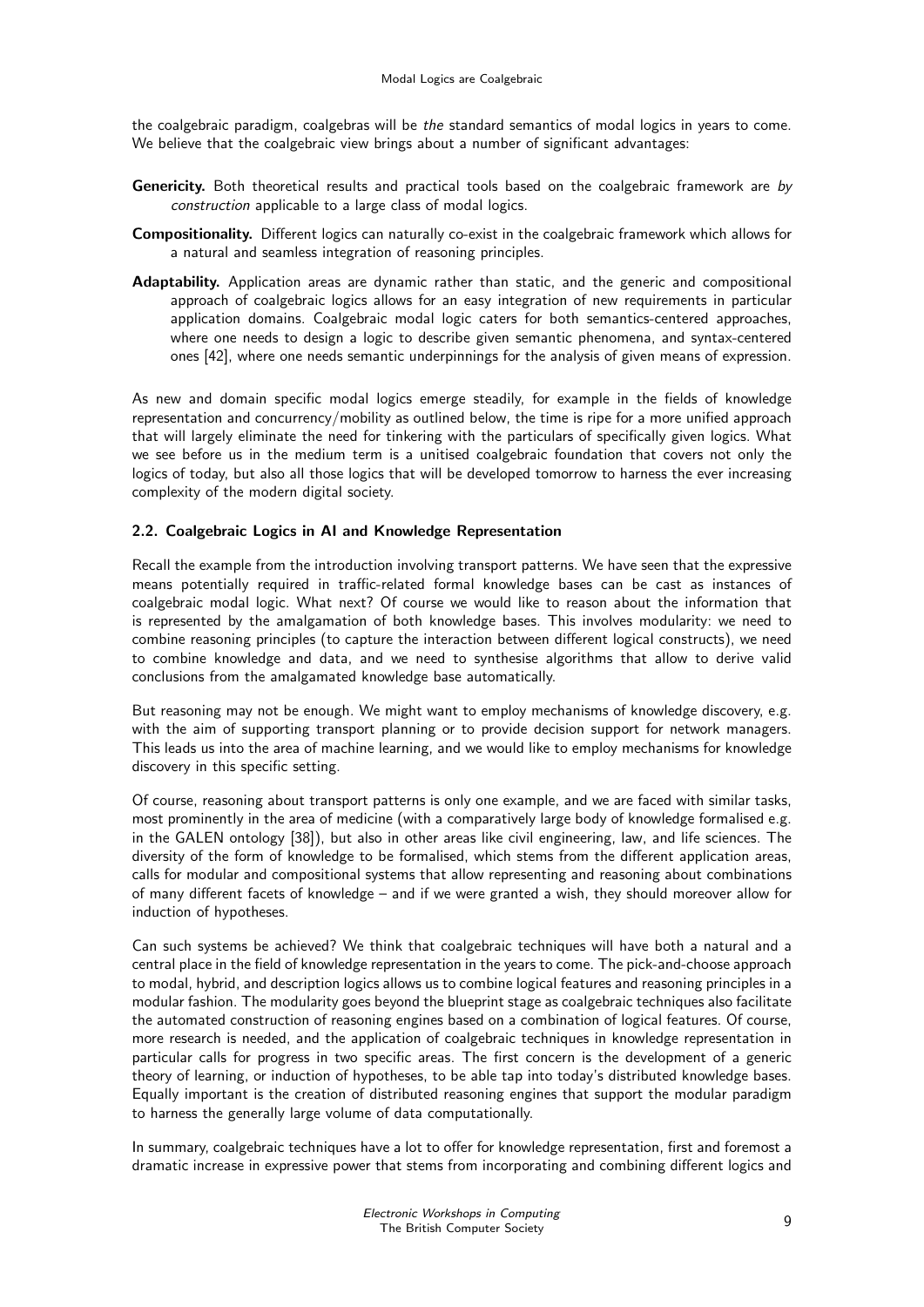reasoning principles that are relevant for representing knowledge. We envisage that this potential will be realised in the medium term in the form of tangible tool support for (coalgebraic) reasoning about knowledge: In a few years time, we will be able to specify the relations of distributed knowledge bases and employ distributed, compositional reasoning to provide e.g. decision support for traffic network planning, based on the integration of a large body of knowledge over the web.

## 2.3. Concurrency and Mobility

Imagine you are to design the IT infrastructure of a security-relevant operation, say an airport, that is currently being planned. Users will want to attach to the infrastructure using a plethora of mobile devices, from handheld computers to mobile phones. Clearly the overall architecture will have to be location aware up to the point of distances between individuals, reflect different security clearances and cater for availability of finite resources. The overall architecture will interact with a probabilistic environment and be able to incorporate both soft and hard deadlines.

Part of the challenge of this task is to provide quality assurances regarding both functional and nonfunctional requirements while the requirements, and consequently also the layout of the system, is still subject to change. Of course, our first task in this enterprise is to build a model that caters for all the requirements indicated above, quite possibly in the form of a dedicated calculus. The task of validating requirements then takes the form of logical reasoning, with the model providing the necessary semantical underpinning. Clearly, compositionality is the key ingredient without which an endeavour like the above would not be feasible. One needs to combine both reasoning principles and their underlying semantic manifestations. We need a modular way to combine location aware and spatial logics with probabilistic aspects, notions of resource, security, concurrency and mobility, all in a framework that honours time. The emphasis needs to be placed on flexibility, as new requirements may emerge and the model is subject to constant change.

The above scenario discusses just one (very concrete) example of tasks that lie ahead of us in the future. Very similar problems manifest themselves in three of the nine Grand Challenges in Computing Research: we mention Global and Ubiquitous Computing, Dependable Systems Evolution and Scalable Ubiquitous Computing Systems. We believe that coalgebraic modelling, and associated coalgebraic logics, are very well positioned to bring about significant advances in global computing at large. First, the coalgebraic model is flexible. That is, it can incorporate many different types of behaviour and interaction, e.g. location awareness, mobility and quantitative uncertainty, to name but a few. Second, the coalgebraic model is compositional: both on the logical and the semantical level it allows us combine computational features and reason about their interaction. Finally, the coalgebraic model is uniform, i.e. all computational aspects of the model share the same meta-theory. This in particular leads to software tools that are easier to design, to maintain and to implement.

It is precisely the large number and diverse nature of networked devices as well as the possibly disastrous consequences of failure that call for an integrated and compositional approach to modelling and verification as provided by the coalgebraic paradigm. As it stands, this presents two research challenges. To fully maximise the benefit of the coalgebraic approach, more investment both at the theoretical and practical level is needed. On the theoretical side, a more compartmentalised analysis of mobility primitives and their interactions needs to be provided, together with a compositionality layer that specifically addresses the needs of ubiquitous computing. On the practical side, this needs to be matched with adequate and modular tool support, specifically concerning automated reasoning and model checking.

In summary, we envisage that the coalgebraic approach will play a leading role in the area of formal models of ubiquitous computation in the medium and long term. In a world where we rely on increasingly complex and self-managing networks to an unprecedented level, quality assurance in the sense of mathematical proof will be indispensable soon in a large number of areas, ranging from intelligent sensor networks to medical smartcards that store and encode highly confidential information.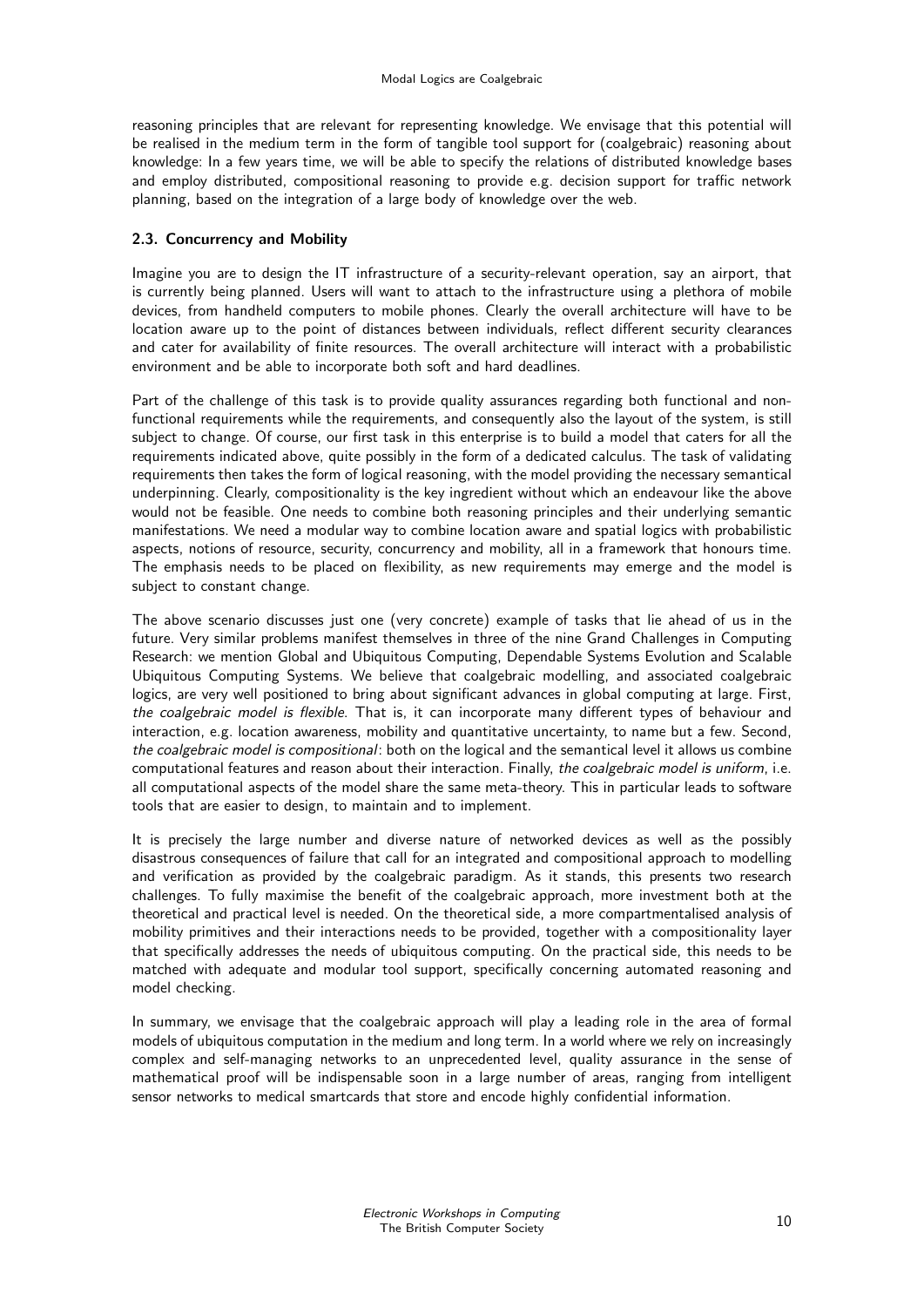#### 3. CONCLUSIONS

Coalgebraic logic is an immensely rich field with a multitude of applications, of which we could just describe a tiny fraction. We believe that the coalgebraic approach views computational phenomena at precisely the right level of abstraction: the modelling language is extremely flexible, while the associated logics are still decidable in reasonable complexity classes. In conjunction with the built-in compositionality of the method at large, one obtains an extremely powerful framework for the analysis of phenomena in Computer Science and Artificial Intelligence. Apart from foundational research that extends the arsenal of logical machinery, the most important challenge is the further development of tangible tool support towards optimised efficient reasoners. Our philosophy here is pick-and-choose, and the genericity of the coalgebraic approach will manifest itself in a modular and compositional reasoning framework that will be used in areas ranging from the verification of mobile systems to knowledge representation and artificial intelligence.

#### **REFERENCES**

- [1] S. Abramsky. A domain equation for bisimulation. Inf. Comput., 92(2):161–218, 1991.
- [2] S. Abramsky. Domain theory in logical form. Ann. Pure Appl. Logic, 51:1–77, 1991.
- [3] S. Abramsky and A. Jung. Domain theory. In S. Abramsky, D. Gabbay, and T. S. E. Maibaum, eds., Handbook of Logic in Computer Science, vol. 3. Clarendon Press, 1994.
- [4] F. Baader, D. Calvanese, D. McGuinness, D. Nardi, and P. Patel-Schneider, eds. The Description Logic Handbook. Cambridge University Press, 2003.
- [5] M. Bonsangue and A. Kurz. π-calculus in logical form. In Logic in Computer Science, LICS 2007, pp. 303–312. IEEE, 2007.
- [6] G. Calin, R. Myers, D. Pattinson, and L. Schröder. CoLoSS: The coalgebraic logic satisfiability solver (system description). In Methods for Modalities, M4M-5, ENTCS. Elsevier, 2008. To appear.
- [7] B. Chellas. Modal Logic. Cambridge University Press, 1980.
- [8] C. Cîrstea. A modular approach to defining and characterising notions of simulation. Inf. Comput., 204(4):468–502, 2006.
- [9] C. Cîrstea and D. Pattinson. Modular construction of complete coalgebraic logics. Theoret. Comput. Sci., 388:83–108, 2007.
- [10] C. Cîrstea and M. Sadrzadeh. Modular games for coalgebraic fixed point logics. In Coalgebraic Methods in Computer Science, CMCS 2008, vol. 203 of ENTCS. Elsevier, 2008.
- [11] E. Clarke, O. Grumberg, and D. Peled, eds. Model Checking. MIT Press, 2000.
- [12] S. Demri and D. Lugiez. Presburger modal logic is only PSPACE-complete. In Automated Reasoning, IJCAR 06, vol. 4130 of LNAI, pp. 541-556. Springer, 2006.
- [13] D. Elgesem. The modal logic of agency. Nordic J. Philos. Logic, 2:1–46, 1997.
- [14] R. Fagin and J. Y. Halpern. Reasoning about knowledge and probability. J. ACM, 41:340–367, 1994.
- [15] M. Fiore, E. Moggi, and D. Sangiorgi. A fully-abstract model for the pi-calculus (extended abstract). In Logic in Computer Science, LICS 1996, pp. 43–54. IEEE, 1996.
- [16] N. Friedman and J. Y. Halpern. Conditional logics for belief change. In Artificial Intelligence, AAAI 1994, pp. 915–921. AAAI Press, 1994.
- [17] E. Grädel, W. Thomas, and T. Wilke, eds. Automata, Logic, and Infinite Games, vol. 2500 of LNCS. Springer, 2002.
- [18] J. Halpern. Reasoning About Uncertainty. MIT Press, 2003.
- [19] A. Heifetz and P. Mongin. Probabilistic logic for type spaces. Games and Economic Behavior, 35:31–53, 2001.
- [20] M. Hennessy and R. Milner. Algebraic Laws for Non-determinism and Concurrency. J. ACM, 32:137–161, 1985.
- [21] I. Horrocks, U. Sattler, and S. Tobies. Practical reasoning for expressive description logics. In Logic for Programming and Automated Reasoning, LPAR 99, vol. 1705 of LNCS, pp. 161–180. Springer, 1999.
- [22] D. Janin and I. Walukiewicz. Automata for the modal  $\mu$ -calculus and related results. In Mathematical Foundations of Computer Science, MFCS 1995, vol. 969 of LNCS, pp. 552–562. Springer, 1995.